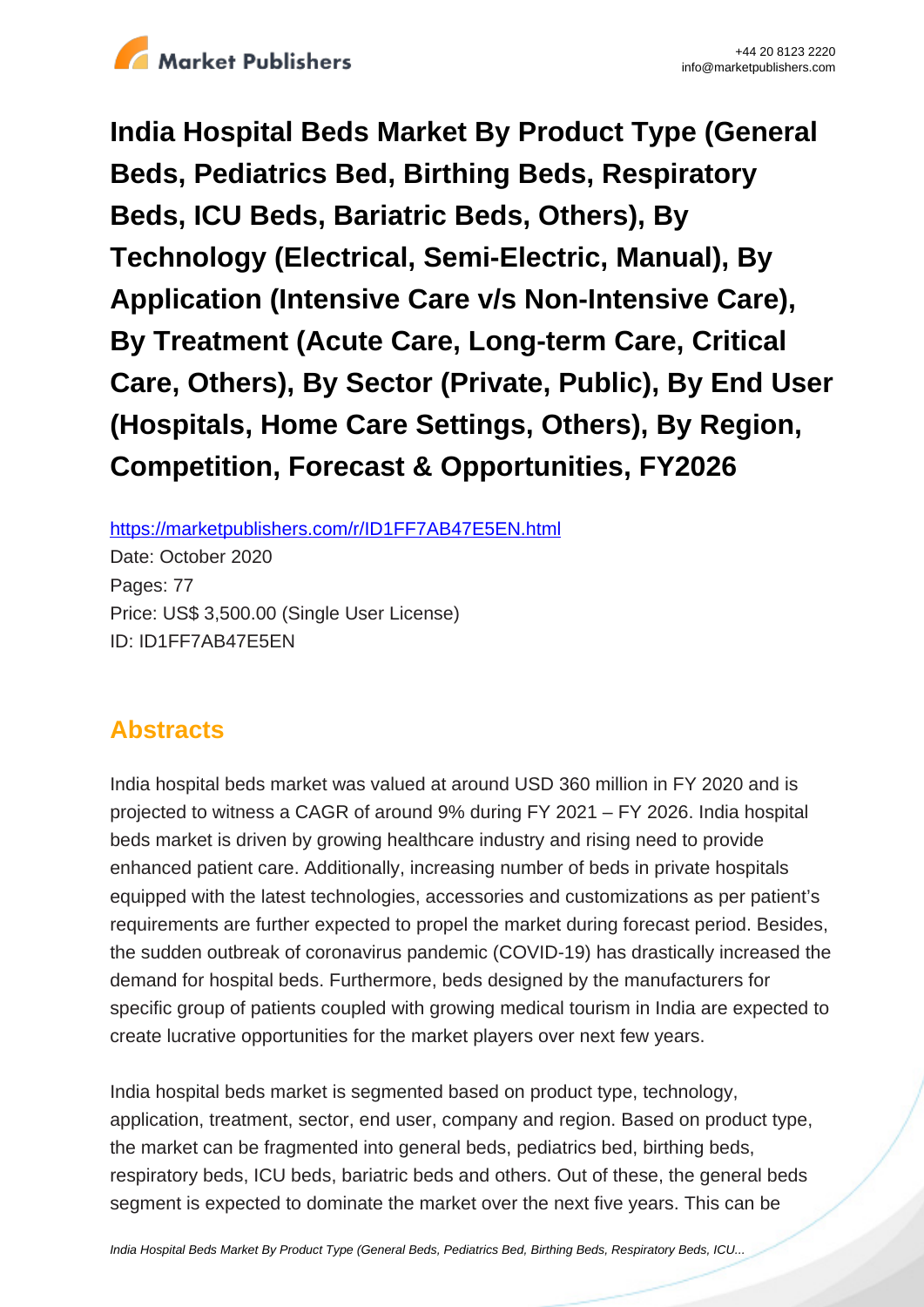

ascribed to its cost-effectiveness coupled with growing prevalence of obesity coupled with sedentary lifestyle and unhealthy eating habits, especially among working population. Based on technology, the market can be categorized into electrical, semielectric, and manual. Manual beds segment is expected to continue its dominance during the forecast period, followed by semi-electric and electrical beds segments.

Major players operating in India hospital beds market include Midmark India Pvt. Ltd., Arjo Huntleigh Healthcare India Private Ltd, Paramount Bed India Pvt Ltd., Stryker India Pvt Ltd., Hill-rom India Private Ltd., Godrej Interio, Medline Industries India Private Limited, Geeta Surgicals, Invacare Corporation, Gita Mediquip Pvt. Ltd., and others.

Years considered for this report:

Historical Years: FY2016 - FY2019

Base Year: FY2020

Estimated Year: FY2021

Forecast Period: FY2022 - FY2026

Objective of the Study:

To analyze and estimate the market size of India hospital beds market from FY2016 to FY2020.

To estimate and forecast the market size of India hospital beds market from FY2020 to FY2026.

To classify and forecast India hospital beds market based on product type, technology, application, treatment, sector, end user, company and regional distribution.

To identify dominant region or segment in the India hospital beds market.

To identify drivers and challenges for India hospital beds market.

To examine competitive developments such as expansions, new product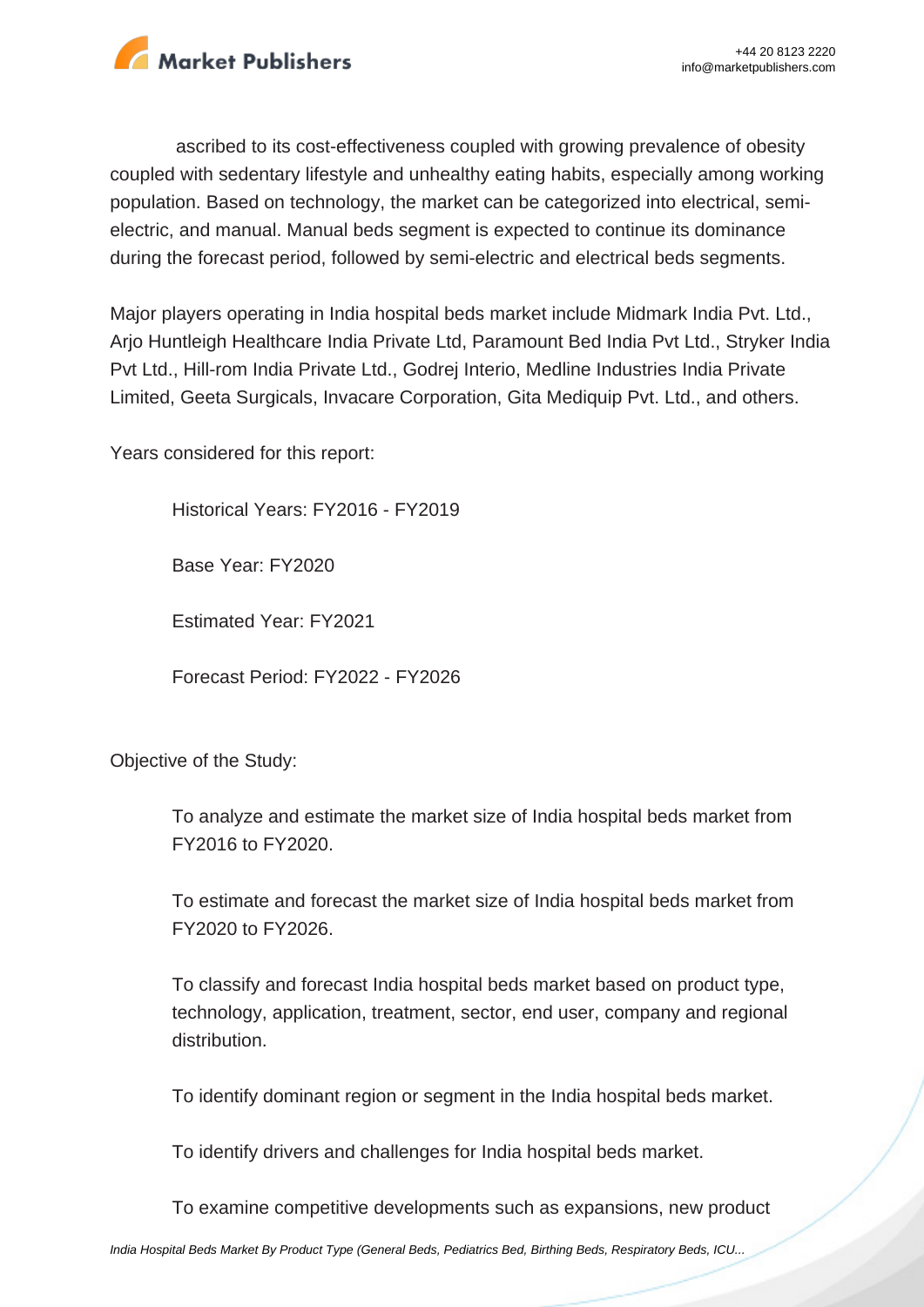

launches, mergers & acquisitions, etc., in India hospital beds market.

To conduct pricing analysis in the India hospital beds market.

To identify and analyze the profile of leading players operating in India hospital beds market.

To identify key sustainable strategies adopted by market players in India hospital beds market.

TechSci Research performed both primary as well as exhaustive secondary research for this study. Initially, TechSci Research sourced a list of manufacturers across the country. Subsequently, TechSci Research conducted primary research surveys with the identified companies. While interviewing, the respondents were also enquired about their competitors. Through this technique, TechSci Research could include the manufacturers which could not be identified due to the limitations of secondary research. TechSci Research analyzed the manufacturers, distribution channels and presence of all major players across the country.

TechSci Research calculated the market size of India hospital beds market using a bottom-up approach, wherein data for various end-user segments was recorded and forecast for the future years. TechSci Research sourced these values from the industry experts and company representatives and externally validated through analyzing historical data of these product types and applications for getting an appropriate, overall market size. Various secondary sources such as company websites, news articles, press releases, company annual reports, investor presentations and financial reports were also studied by TechSci Research.

Key Target Audience:

Hospital beds manufacturers, suppliers, distributors and other stakeholders

Government bodies such as regulating authorities and policy makers

Organizations, forums and alliances related to hospital beds

Market research and consulting firms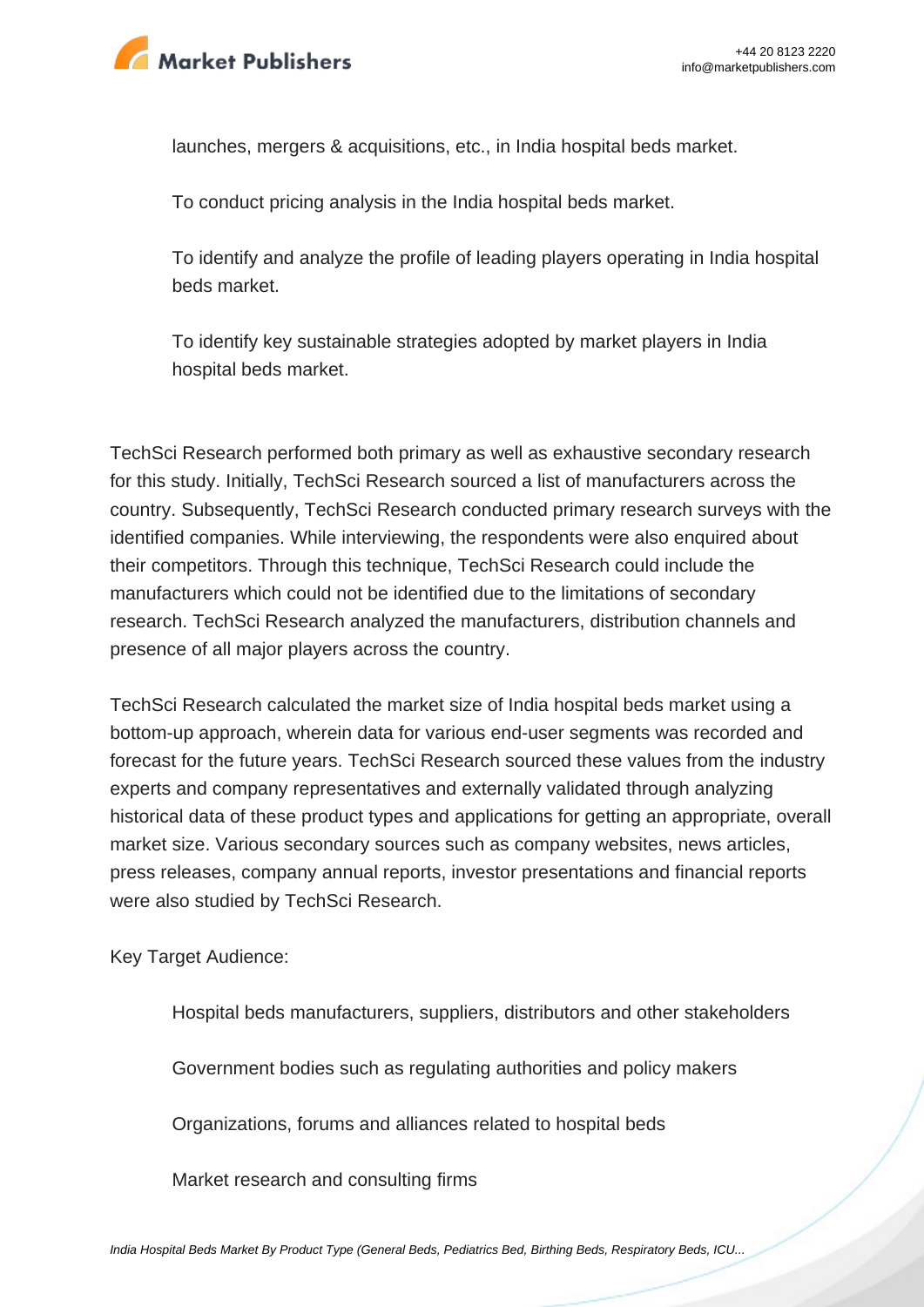

The study is useful in providing answers to several critical questions that are important for the industry stakeholders such as manufacturers, suppliers, partners, end users, etc., besides allowing them in strategizing investments and capitalizing on market opportunities.

Report Scope:

In this report, India hospital beds market has been segmented into following categories, in addition to the industry trends which have also been detailed below:

Market, By Product Type:

General Beds

Pediatrics Bed

Birthing Beds

Respiratory Beds

ICU Beds

Bariatric Beds

**Others** 

Market, By Technology:

**Electrical** 

Semi-Electric

Manual

Market, By Application:

Intensive Care

Non-Intensive Care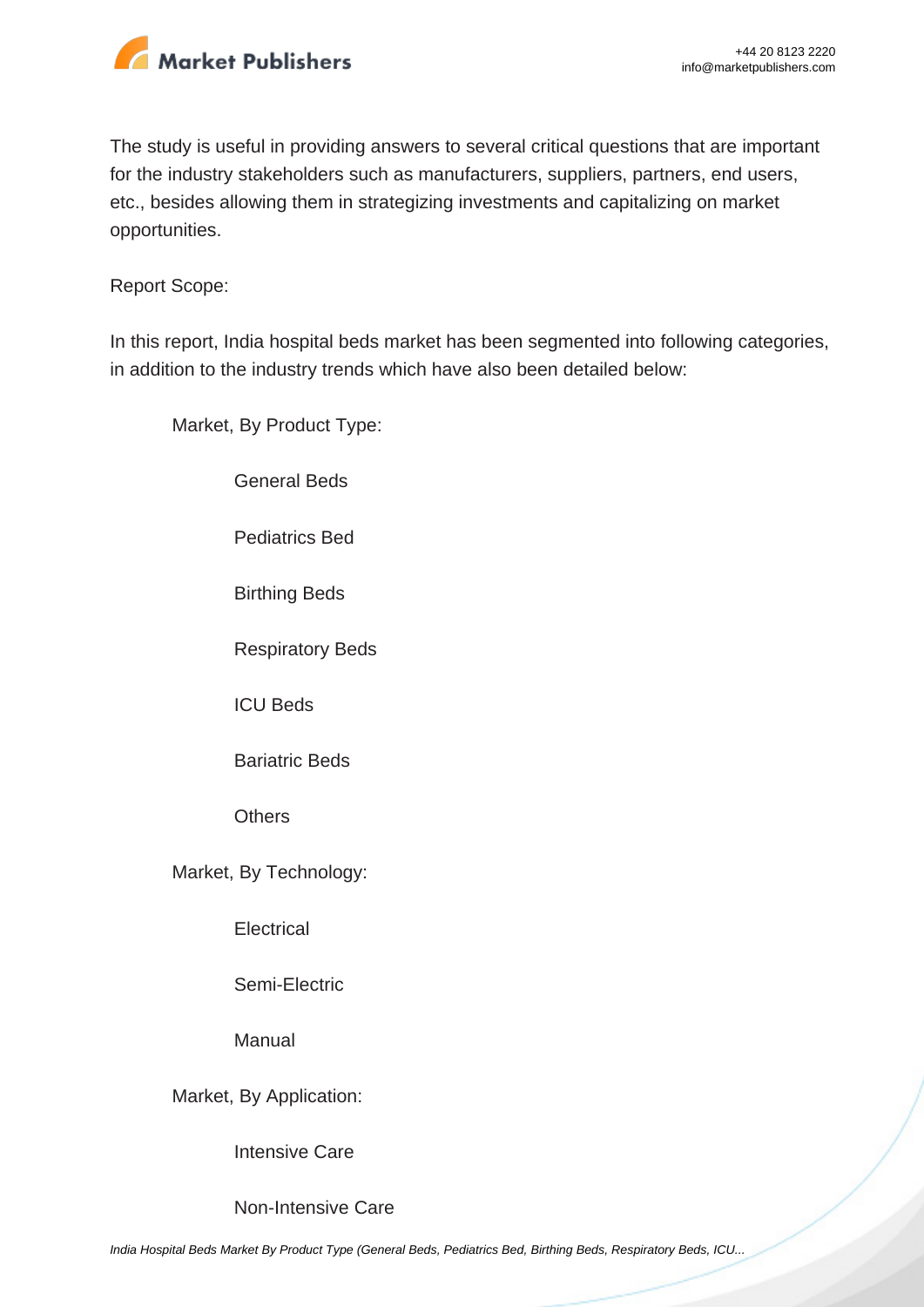

Market, By Treatment:

Acute Care

Long-term Care

Critical Care

**Others** 

Market, By Sector:

Private

Public

Market, By End User:

**Hospitals** 

Home Care Settings

**Others** 

Market, By Region:

**North** 

**South** 

East

**West** 

Competitive Landscape

Company Profiles: Detailed analysis of the major companies present in India hospital

[India Hospital Beds Market By Product Type \(General Beds, Pediatrics Bed, Birthing Beds, Respiratory Beds, ICU...](https://marketpublishers.com/report/healthcare/hospital/india-hospital-beds-market-by-product-type-by-technology-by-application-by-treatment-by-sector-by-end-user-by-region-competition-forecast-opportunities.html)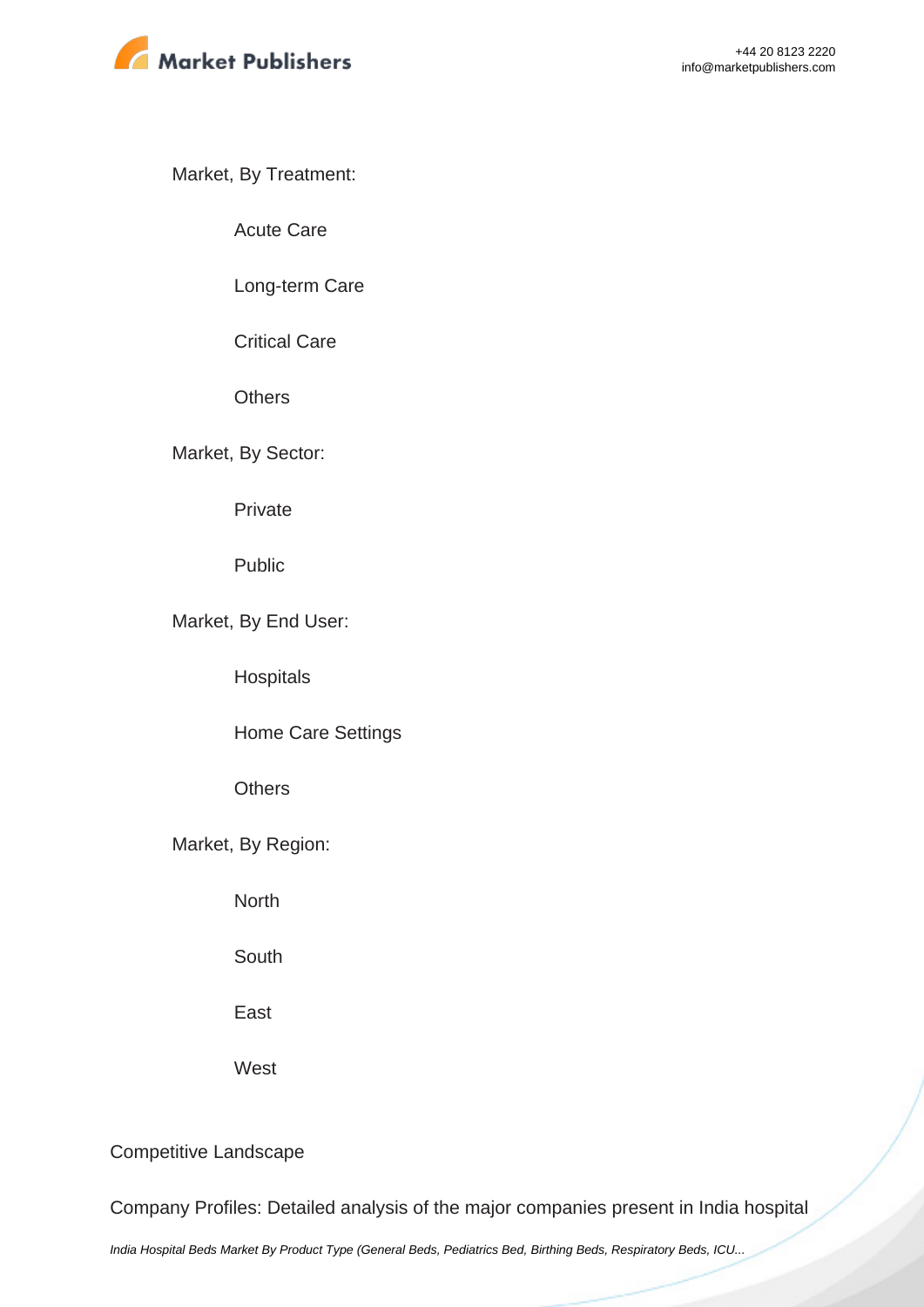

beds market.

Available Customizations:

With the given market data, TechSci Research offers customizations according to a company's specific needs. The following customization options are available for the report:

Company Information

Detailed analysis and profiling of additional market players (up to five).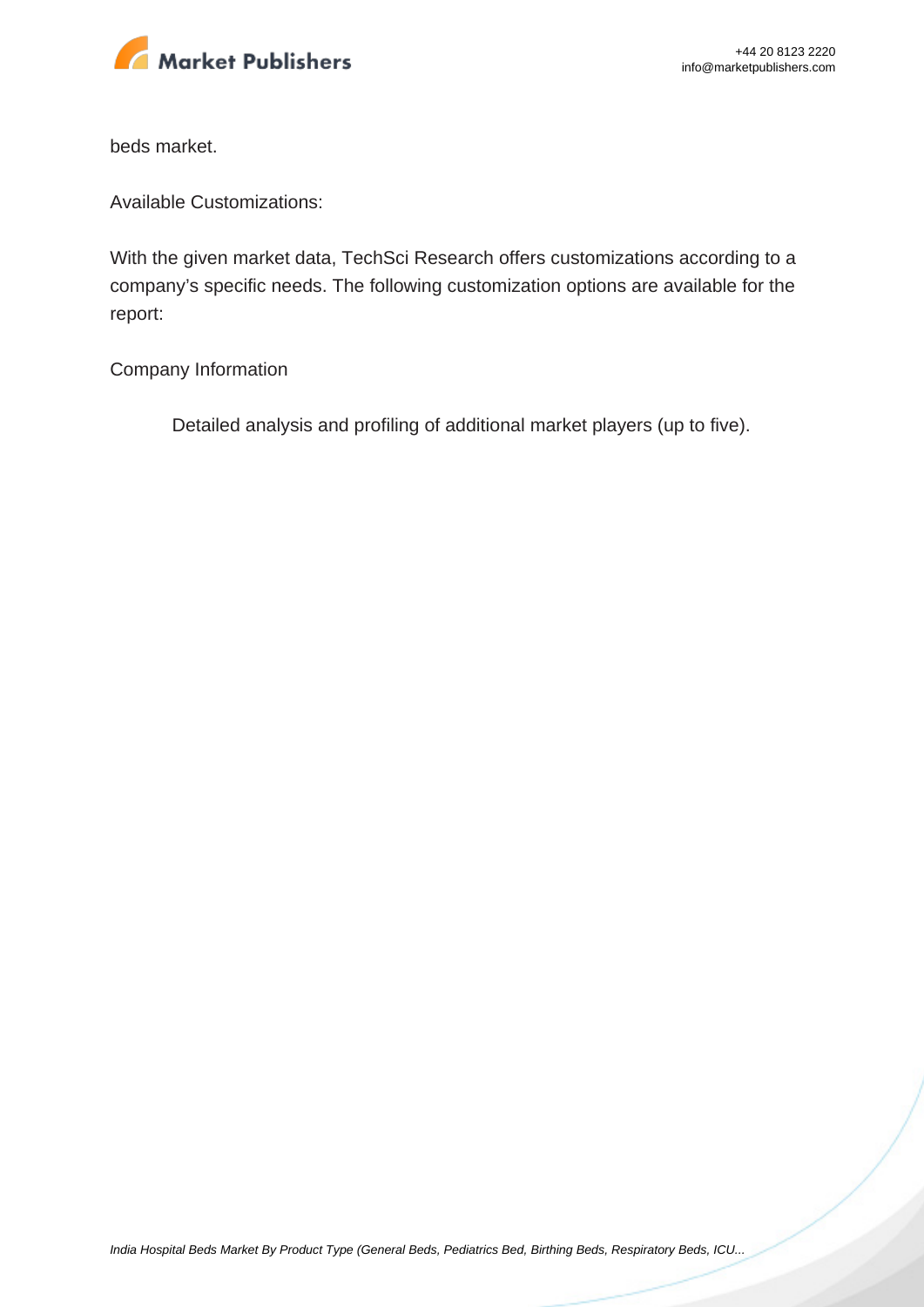

# **Contents**

- **1. PRODUCT OVERVIEW**
- **2. RESEARCH METHODOLOGY**
- **3. IMPACT OF COVID-19 ON INDIA HOSPITAL BEDS MARKET**
- **4. EXECUTIVE SUMMARY**

## **5. VOICE OF CUSTOMER**

## **6. INDIA HOSPITAL BEDS MARKET OUTLOOK**

- 6.1. Market Size & Forecast
- 6.1.1. By Value & Volume
- 6.2. Market Share & Forecast

 6.2.1. By Product Type (General Beds, Pediatrics Bed, Birthing Beds, Respiratory Beds, ICU Beds, Bariatric Beds, Others)

- 6.2.2. By Technology (Electrical, Semi-Electric, Manual)
- 6.2.3. By Application (Intensive Care v/s Non-Intensive Care)
- 6.2.4. By Treatment (Acute Care, Long-term Care, Critical Care, Others)
- 6.2.5. By Sector (Private v/s Public)
- 6.2.6. By End User (Hospitals, Home Care Settings, Others)
- 6.2.7. By Region (North, East, South, West)
- 6.2.8. By Company
- 6.3. Product Market Map

# **7. NORTH INDIA HOSPITAL BEDS MARKET OUTLOOK**

- 7.1. Market Size & Forecast
- 7.1.1. By Value & Volume
- 7.2. Market Share & Forecast
	- 7.2.1. By Product Type
	- 7.2.2. By Technology
	- 7.2.3. By Application
	- 7.2.4. By Treatment
	- 7.2.5. By Sector
	- 7.2.6. By End User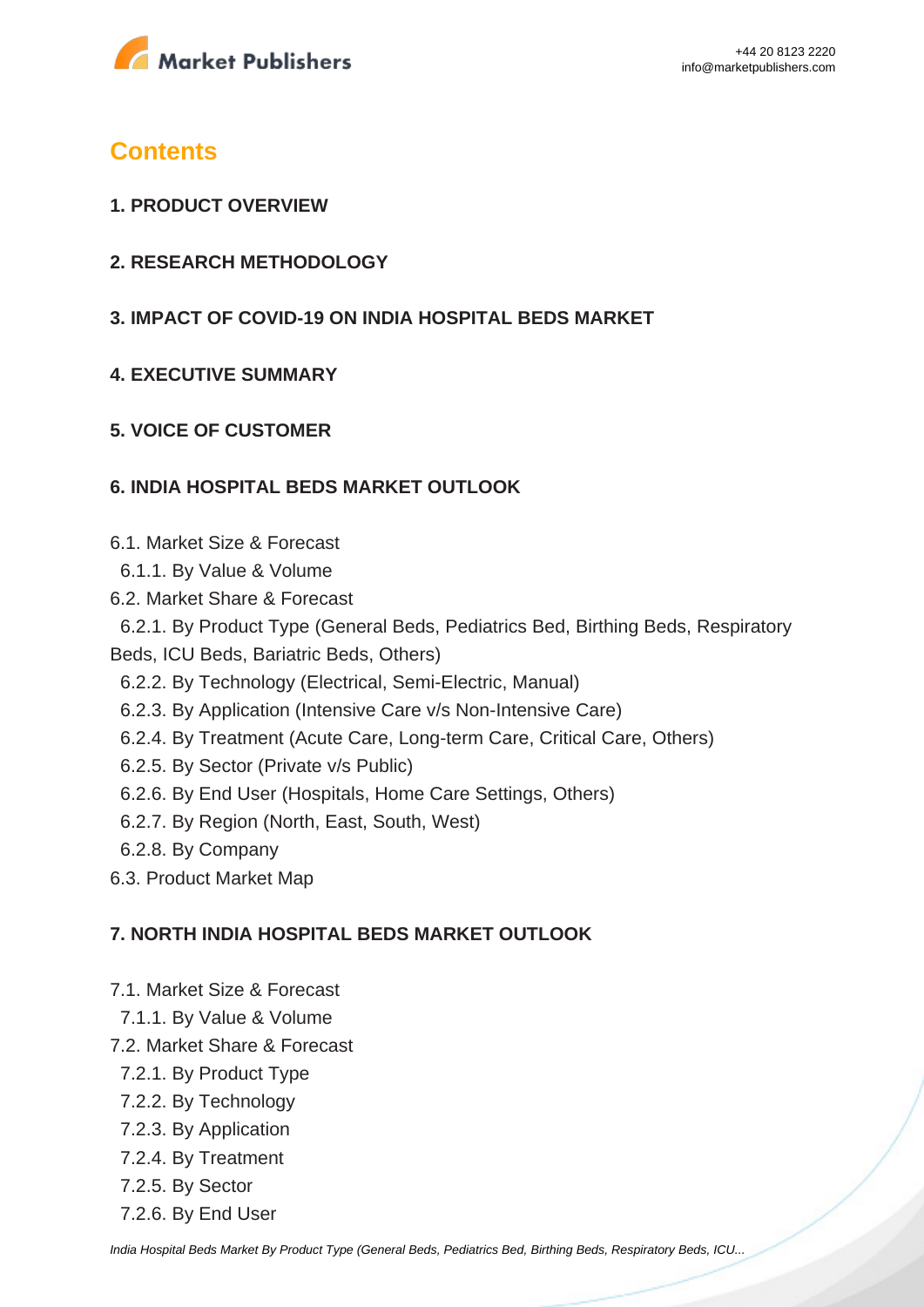

#### **8. EAST INDIA HOSPITAL BEDS MARKET OUTLOOK**

8.1. Market Size & Forecast 8.1.1. By Value & Volume

- 8.2. Market Share & Forecast
	- 8.2.1. By Product Type
	- 8.2.2. By Technology
	- 8.2.3. By Application
	- 8.2.4. By Treatment
	- 8.2.5. By Sector
	- 8.2.6. By End User

#### **9. SOUTH INDIA HOSPITAL BEDS MARKET OUTLOOK**

- 9.1. Market Size & Forecast
- 9.1.1. By Value & Volume
- 9.2. Market Share & Forecast
	- 9.2.1. By Product Type
	- 9.2.2. By Technology
	- 9.2.3. By Application
	- 9.2.4. By Treatment
	- 9.2.5. By Sector
	- 9.2.6. By End User

#### **10. WEST INDIA HOSPITAL BEDS MARKET OUTLOOK**

- 10.1. Market Size & Forecast
- 10.1.1. By Value & Volume
- 10.2. Market Share & Forecast
	- 10.2.1. By Product Type
	- 10.2.2. By Technology
	- 10.2.3. By Application
	- 10.2.4. By Treatment
	- 10.2.5. By Sector
	- 10.2.6. By End User

#### **11. MARKET DYNAMICS**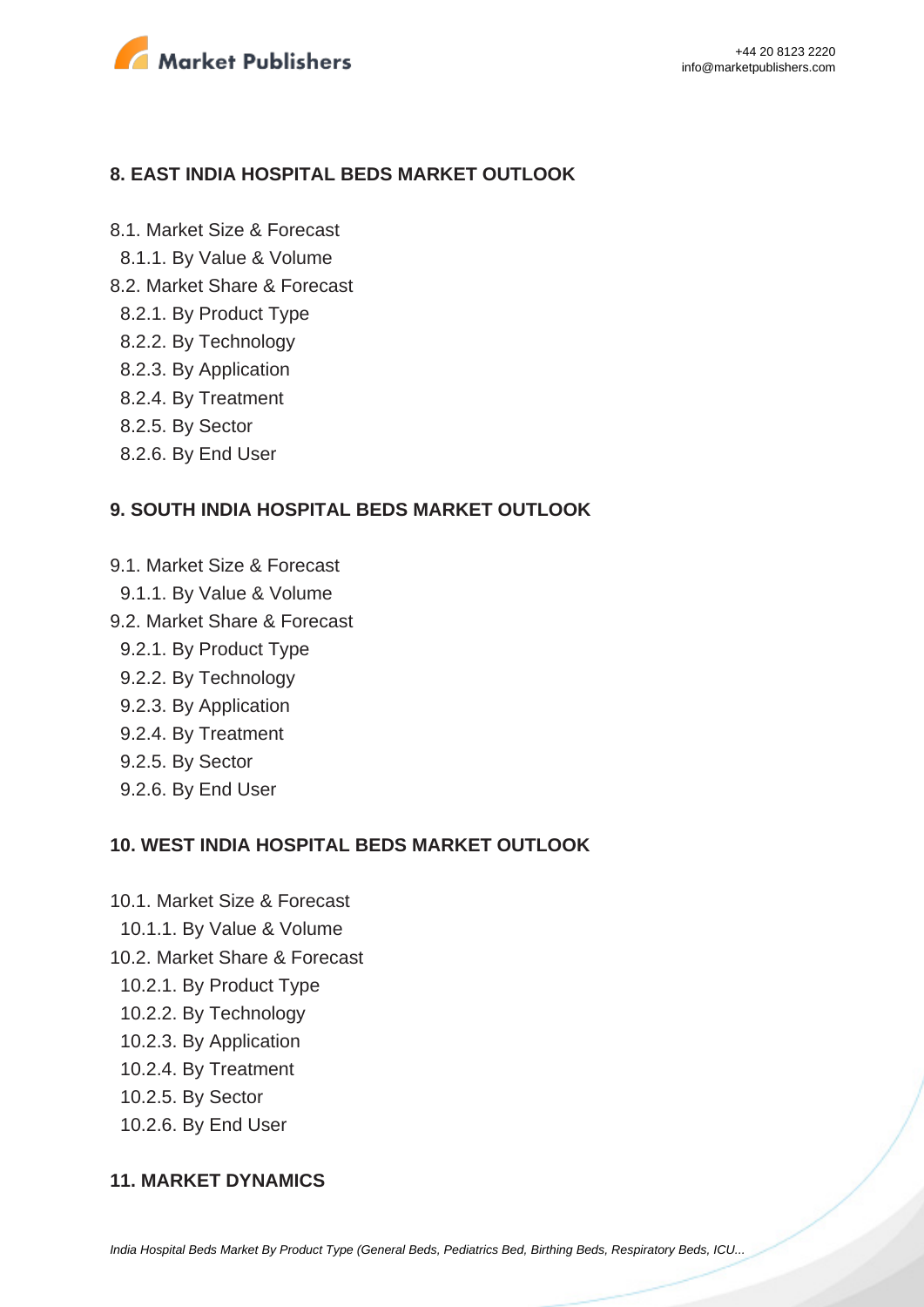

- 11.1. Drivers/Opportunities
- 11.2. Challenges/Restraints

## **12. MARKET TRENDS & DEVELOPMENTS**

## **13. POLICY & REGULATORY LANDSCAPE**

13.1. Pradhan Mantri Swasthya Suraksha Yojana (PMSSY)

#### **14. IMPORT & EXPORT ANALYSIS**

#### **15. INDIA HOSPITAL CONSTRUCTION MARKET OVERVIEW**

#### **16. PRICING ANALYSIS**

## **17. INDIA ECONOMIC PROFILE**

## **18. COMPETITIVE LANDSCAPE**

#### 18.1. Company Profiles

- 18.1.1. Midmark India Pvt. Ltd.
- 18.1.2. Arjo Huntleigh Healthcare India Private Ltd
- 18.1.3. Paramount Bed India Pvt Ltd.
- 18.1.4. Stryker India Pvt Ltd.
- 18.1.5. Hill-rom India Private Ltd.
- 18.1.6. Godrej Interio
- 18.1.7. Medline Industries India Private Limited
- 18.1.8. Geeta Surgicals
- 18.1.9. Invacare Corporation
- 18.1.10. Gita Mediquip Pvt. Ltd.

## **19. STRATEGIC RECOMMENDATIONS**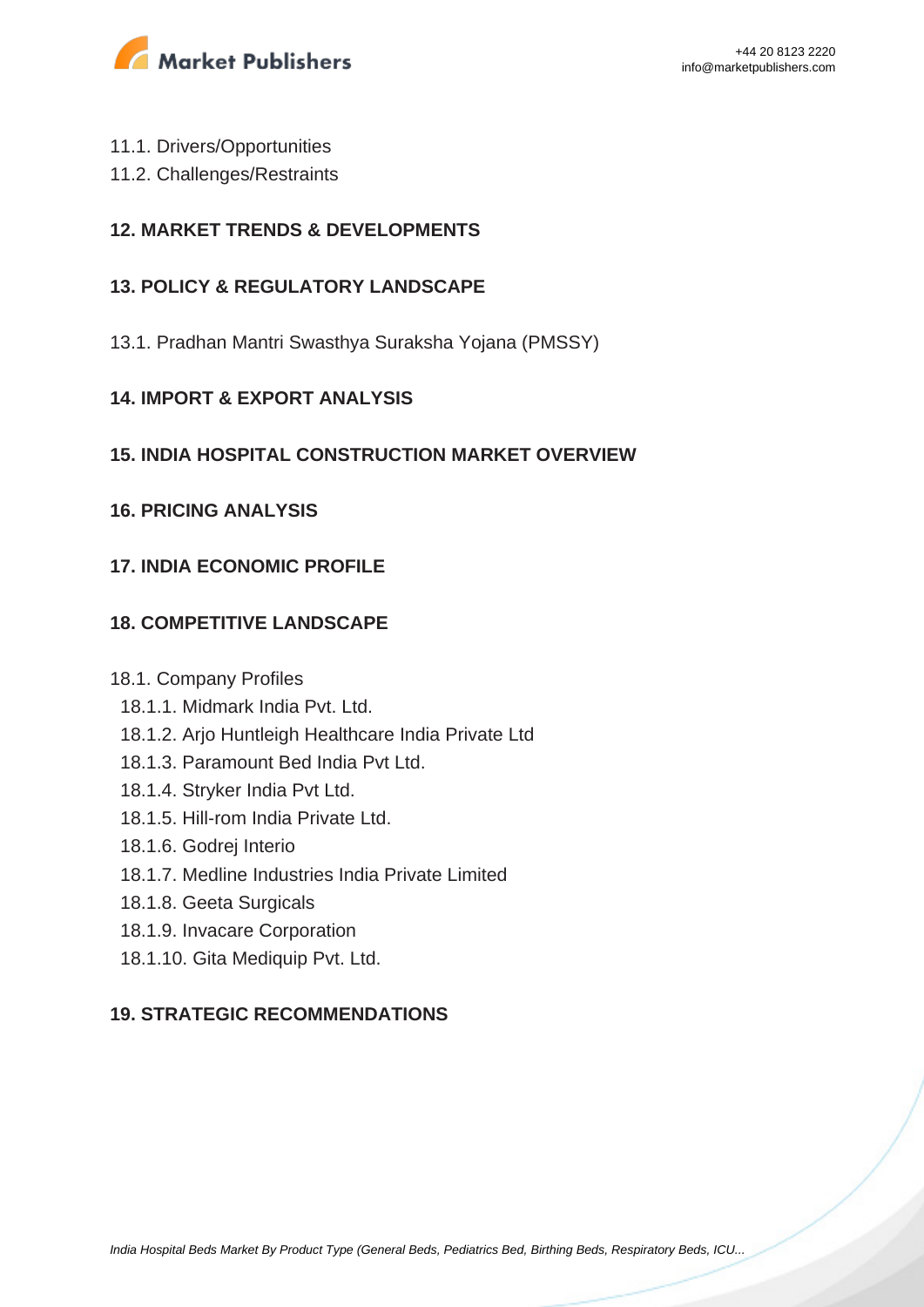

# **List Of Figures**

#### **LIST OF FIGURES**

Figure 1: India Hospital Beds Market Size, By Value, FY2016- FY2026 (USD Million) Figure 2: India Hospital Beds Market Size, By Volume, FY2016- FY2026 (Million Units) Figure 3: Number of Total Hospitals in India, FY2016-FY2020 Figure 4: India Hospital Beds Market Share, By Product Type, FY2016- FY2026 Figure 5: India Hospital Beds Market Share, By Technology, FY2016- FY2026 Figure 6: India Hospital Beds Market Share, By Application, FY2016- FY2026 Figure 7: India Hospital Beds Market Share, By Treatment, FY2016- FY2026 Figure 8: India Hospital Beds Market Share, By Sector, FY2016- FY2026 Figure 9: India Hospital Beds Market Share, By End User, FY2016- FY2026 Figure 10: India Hospital Beds Market Share, By Region, FY2016- FY2026s Figure 11: South India Hospital Beds Market Size, By Value, FY2016- FY2026 (USD Million) Figure 12: South India Hospital Beds Market Size, By Volume, FY2016- FY2026 (Million Units) Figure 13: Number of ICU Beds in South Region, By Value, FY2016-FY2020 Figure 14: South India Hospital Beds Market Share, By Product Type, FY2016- FY2026 Figure 15: South India Hospital Beds Market Share, By Technology, FY2016- FY2026 Figure 16: South India Hospital Beds Market Share, By Application, FY2016- FY2026 Figure 17: South India Hospital Beds Market Share, By Treatment, FY2016- FY2026 Figure 18: South India Hospital Beds Market Share, By Sector, FY2016- FY2026 Figure 19: South India Hospital Beds Market Share, By End User, FY2016- FY2026 Figure 20: North India Hospital Beds Market Size, By Value, FY2016- FY2026 (USD Million) Figure 21: North India Hospital Beds Market Size, By Volume, FY2016- FY2026 (Million Units) Figure 22: Number of Hospitals in North Region, By Value, FY2016-FY2020 Figure 23: North India Hospital Beds Market Share, By Product Type, FY2016- FY2026 Figure 24: North India Hospital Beds Market Share, By Technology, FY2016- FY2026 Figure 25: North India Hospital Beds Market Share, By Application, FY2016- FY2026 Figure 26: North India Hospital Beds Market Share, By Treatment, FY2016- FY2026 Figure 27: North India Hospital Beds Market Share, By Sector, FY2016- FY2026 Figure 28: North India Hospital Beds Market Share, By End User, FY2016- FY2026 Figure 29: West India Hospital Beds Market Size, By Value, FY2016- FY2026 (USD Million) Figure 30: West India Hospital Beds Market Size, By Volume, FY2016- FY2026 (Million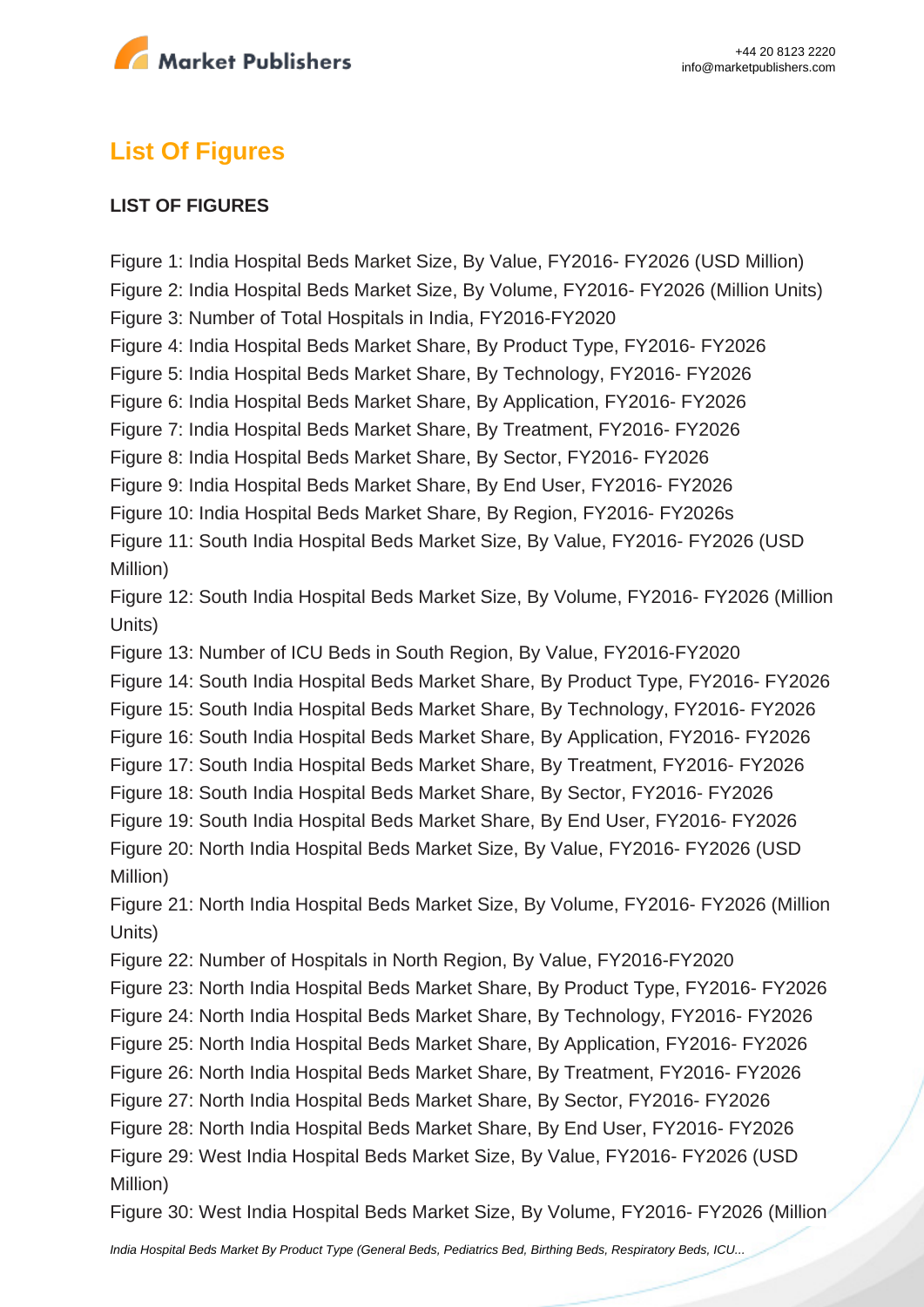

Units)

Figure 31: Number of ICU Beds in West Region, By Value, FY2016-FY2020 Figure 32: West India Hospital Beds Market Share, By Product Type, FY2016- FY2026 Figure 33: West India Hospital Beds Market Share, By Technology, FY2016- FY2026 Figure 34: West India Hospital Beds Market Share, By Application, FY2016- FY2026 Figure 35: West India Hospital Beds Market Share, By Treatment, FY2016- FY2026 Figure 36: West India Hospital Beds Market Share, By Sector, FY2016- FY2026 Figure 37: West India Hospital Beds Market Share, By End User, FY2016- FY2026 Figure 38: East India Hospital Beds Market Size, By Value, FY2016- FY2026 (USD Million) Figure 39: East India Hospital Beds Market Size, By Volume, FY2016- FY2026 (Million Units) Figure 40: Number of Hospitals in East Region, By Value, FY2016-FY2020 Figure 41: East India Hospital Beds Market Share, By Product Type, FY2016- FY2026 Figure 42: East India Hospital Beds Market Share, By Technology, FY2016- FY2026 Figure 43: East India Hospital Beds Market Share, By Application, FY2016- FY2026 Figure 44: East India Hospital Beds Market Share, By Treatment, FY2016- FY2026 Figure 45: East India Hospital Beds Market Share, By Sector, FY2016- FY2026 Figure 46: East India Hospital Beds Market Share, By End User, FY2016- FY2026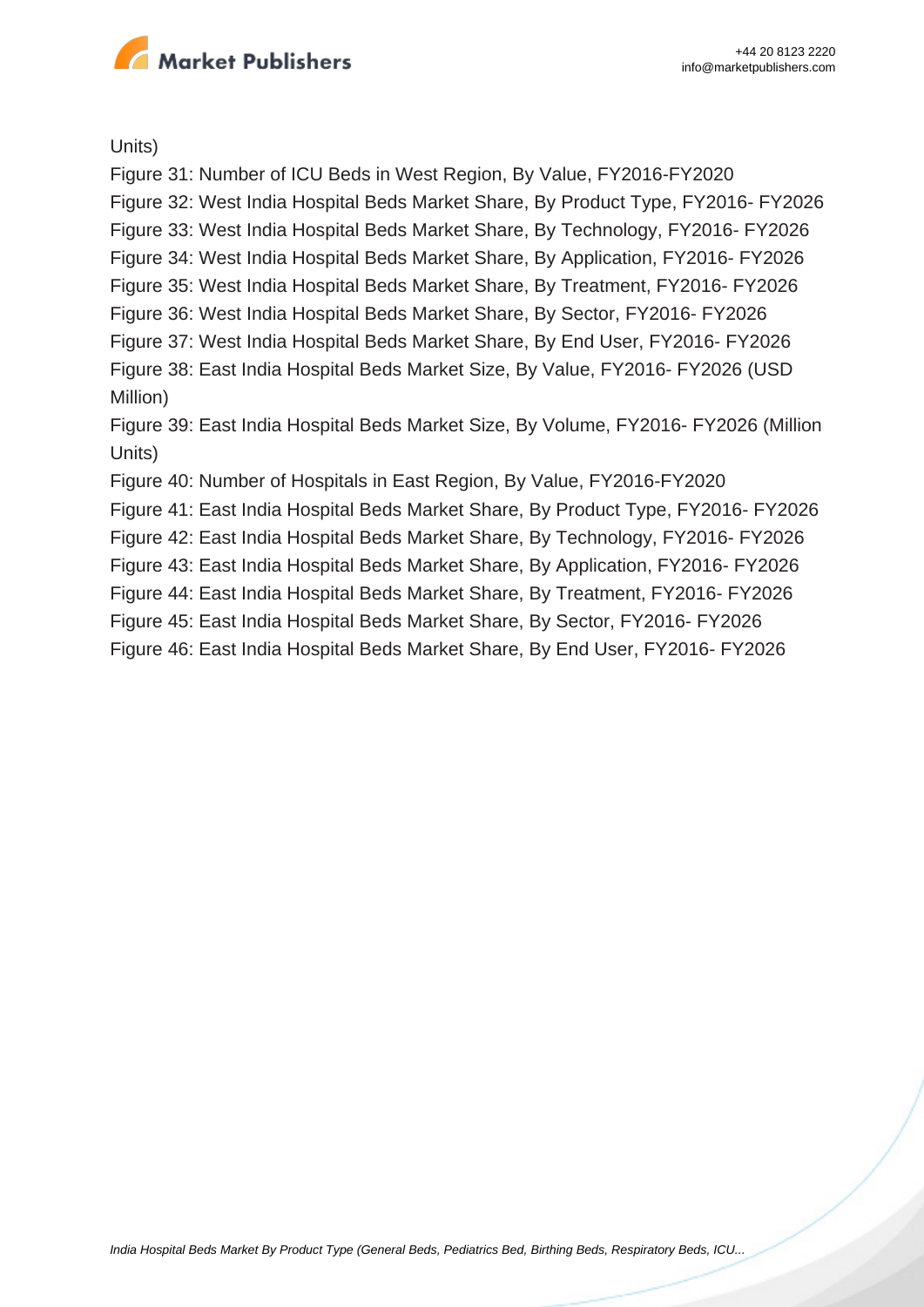

# I would like to order

Product name: India Hospital Beds Market By Product Type (General Beds, Pediatrics Bed, Birthing Beds, Respiratory Beds, ICU Beds, Bariatric Beds, Others), By Technology (Electrical, Semi-Electric, Manual), By Application (Intensive Care v/s Non-Intensive Care), By Treatment (Acute Care, Long-term Care, Critical Care, Others), By Sector (Private, Public), By End User (Hospitals, Home Care Settings, Others), By Region, Competition, Forecast & Opportunities, FY2026

Product link: [https://marketpublishers.com/r/ID1FF7AB47E5EN.html](https://marketpublishers.com/report/healthcare/hospital/india-hospital-beds-market-by-product-type-by-technology-by-application-by-treatment-by-sector-by-end-user-by-region-competition-forecast-opportunities.html)

Price: US\$ 3,500.00 (Single User License / Electronic Delivery) If you want to order Corporate License or Hard Copy, please, contact our Customer Service: [info@marketpublishers.com](mailto:info@marketpublishers.com)

# Payment

To pay by Credit Card (Visa, MasterCard, American Express, PayPal), please, click button on product page [https://marketpublishers.com/r/ID1FF7AB47E5EN.html](https://marketpublishers.com/report/healthcare/hospital/india-hospital-beds-market-by-product-type-by-technology-by-application-by-treatment-by-sector-by-end-user-by-region-competition-forecast-opportunities.html)

# To pay by Wire Transfer, please, fill in your contact details in the form below:

First name: Last name: Email: Company: Address: City: Zip code: Country: Tel: Fax: Your message:

\*\*All fields are required

Custumer signature \_\_\_\_\_\_\_\_\_\_\_\_\_\_\_\_\_\_\_\_\_\_\_\_\_\_\_\_\_\_\_\_\_\_\_\_\_\_\_

Please, note that by ordering from marketpublishers.com you are agreeing to our Terms